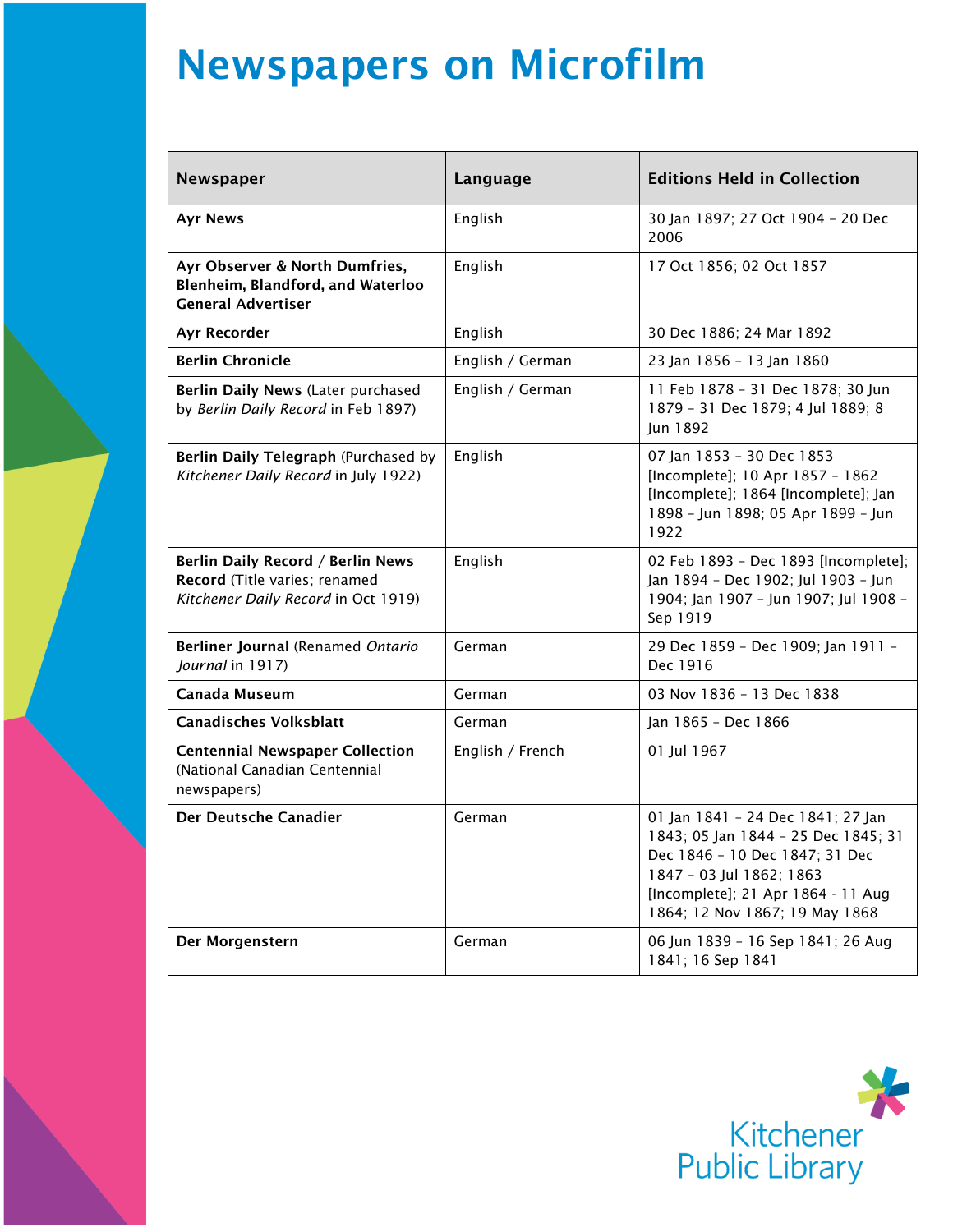| Newspaper                                                                                                                                    | Language | <b>Editions Held in Collection</b>                                                                                           |
|----------------------------------------------------------------------------------------------------------------------------------------------|----------|------------------------------------------------------------------------------------------------------------------------------|
| Der Neu Hamburger Neutrale                                                                                                                   | German   | 19 Jan 1855 - 28 Dec 1855; 02 Jan<br>1857 - 25 Dec 1857                                                                      |
| <b>Deutsche Zeitung</b>                                                                                                                      | German   | 03 Nov 1891 - 11 Oct 1899                                                                                                    |
| <b>Die Deutsche Post</b>                                                                                                                     | German   | 18 Aug 1904; 13 Apr 1905; 14 Feb<br>1907; 14 Mar 1907; 12 Mar 1908; 01<br>Jul 1915; 12 Aug 1915                              |
| Dumfries Reformer (Renamed Galt<br>Weekly Reformer on 14 Oct 1892)                                                                           | English  | 1849 - 13 Oct 1892                                                                                                           |
| <b>Elmira Advertiser</b>                                                                                                                     | English  | Apr 1883 - Nov 1894 [Incomplete];<br>03 Mar 1898 - 1906; 1908 - 1912                                                         |
| Elmira Anzeiger                                                                                                                              | German   | 17 Apr 1873; 17 Jun 1875; 03 Aug<br>1876; 05 Jun 1879; 04 Mar 1880; 16<br>Sep 1880                                           |
| Elmira Fair Dealer                                                                                                                           | English  | 26 Nov 1959 - 11 Dec 1963                                                                                                    |
| Elmira Independent                                                                                                                           | English  | 07 Mar 1974 - 24 Feb 1987                                                                                                    |
| <b>Elmira Signet</b>                                                                                                                         | English  | 1893 - 08 Feb 1894; 1900 - 09 Jun<br>1982                                                                                    |
| <b>Freie Presse</b>                                                                                                                          | German   | 06 Aug 1886 - 05 Aug 1887                                                                                                    |
| <b>Galt Daily Reformer</b>                                                                                                                   | English  | 31 Oct 1899; 21 Dec 1899; 13 Apr<br>1907                                                                                     |
| <b>Galt Daily Reporter</b>                                                                                                                   | English  | 1857 - 1889                                                                                                                  |
| <b>Galt Reformer</b>                                                                                                                         | English  | 18 Dec 1909                                                                                                                  |
| Galt Weekly Reformer (Formerly<br>Dumfries Reformer)                                                                                         | English  | 14 Oct 1892 - 31 Dec 1897; 12 May<br>1904; 16 Mar 1905                                                                       |
| Hamburger Beobachter                                                                                                                         | German   | 09 Feb 1855 - 22 Feb 1856                                                                                                    |
| Independent (Elmira - National<br><b>Edition</b> )                                                                                           | English  | 04 Mar 1986 - Dec 1989                                                                                                       |
| <b>Hanover Gazette</b>                                                                                                                       | German   | 02 Dec 1841                                                                                                                  |
| <b>Kitchener Daily Record (Formerly</b><br>Berlin News Record / Berlin Daily<br>Record; renamed Kitchener Waterloo<br>Record on 01 Jan 1948) | English  | Oct 1919 - 31 Dec 1947                                                                                                       |
| Kitchener-Waterloo Record (Formerly<br>Kitchener Daily Record; renamed The<br>Record in 1994)                                                | English  | 01 Jan 1948 - 1993                                                                                                           |
| <b>New Hamburg Independent</b>                                                                                                               | English  | 1882 - 22 Jan 1892 [Incomplete]; 29<br>Jan 1892 - 1908; 1910 - 1914; 1916<br>- 29 Dec 1993                                   |
| <b>Ontario Glocke</b>                                                                                                                        | German   | 03 Jan 1883 - 28 Dec 1887; 02 Jan<br>1889 - 28 Dec 1898; 05 Jan 1910 -<br>28 Dec 1910                                        |
| <b>Ontario Journal (Formerly Berliner</b><br>Journal)                                                                                        | German   | 10 Jan 1917 - Dec 1918                                                                                                       |
| Paris Star and Literary, Agricultural,<br>and Family Journal                                                                                 | English  | 15 Dec 1852                                                                                                                  |
| <b>Plattsville Echo</b>                                                                                                                      | English  | 15 Nov 1912; 05 Apr 1918; 16 Aug<br>1918; 30 Aug 1918; 06 Sep 1918; 27<br>Sep 1918; 11 Oct 1918; 15 Nov<br>1918; 08 Dec 1922 |